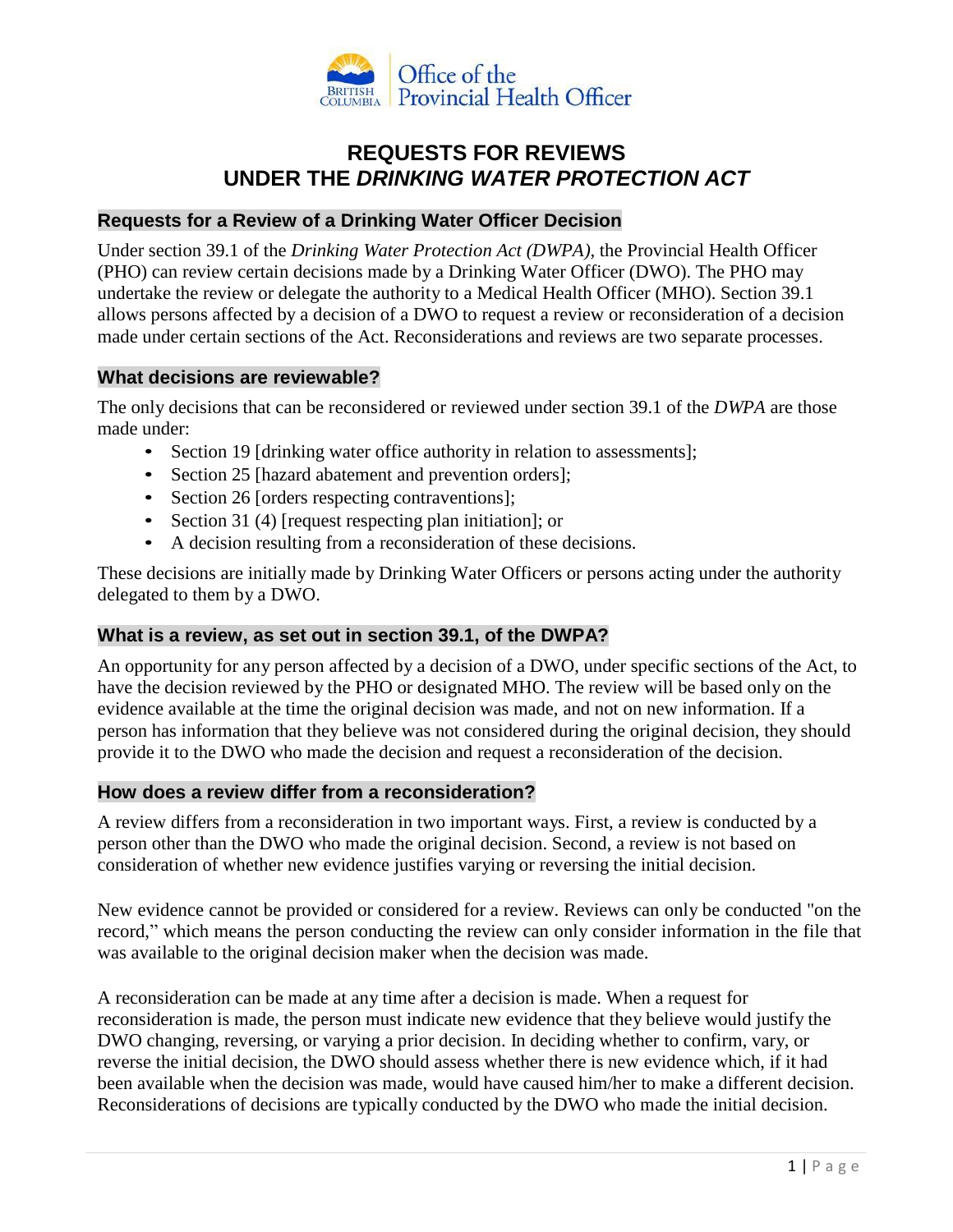# **Who can request a review?**

Any person affected by a decision of a DWO under section 39.1 (a)-(e). This would capture persons that are directly impacted by a DWO decision, including:

- A water supplier ordered to prepare an assessment (section 19);
- A person ordered to abate or take preventive measures against a health hazard (section 25);
- A person ordered to comply with the Act or Regulations (section 26);
- A local authority or water supplier who disagrees with a DWO's decision to not request the PHO recommend that the Minister of Health designate an area for the purpose of developing a Drinking Water Protection Plan (section 31(4)); or
- A person party to a reconsideration (section 39.1).

# **Contact information to send requests:**

**Office of the Provincial Health Officer Ministry of Health PO Box 9648, STN PROV GOVT 1515 Blanshard St., 4 th Floor Victoria BC V8W 9P4 Phone: 250 952-1330**

The person requesting the review must submit their request in writing and provide grounds for conducting the review. The Office of the Provincial Health Officer recommends the applicant complete and submit the ["request for](http://www2.gov.bc.ca/assets/download/B3D1569F58494A4D812971023A49EBDB) review" form from the Office of the Provincial Health Officer (PHO). Assistance in completing the form is available from the Provincial Drinking Water Officer. The person requesting the review should send the form directly to the Office of the PHO.

# **Who will conduct a review?**

The Provincial Health Officer may undertake the review, or may direct that it be undertaken by a Medical Health Officer. If the review is undertaken by an MHO, it will be directed to an MHO who was not involved in making the original decision.

# **What information should be provided to the Provincial Health Officer?**

Reviews can only be conducted "on the record," which means the person conducting the review can only consider information in the file that was available to the person who made the original decision. A person is not able to introduce new evidence on a review. If the person believes there is new evidence relevant to the matter, they must request reconsideration from the person who made the original decision. The person can then request a review after reconsideration if the person is still dissatisfied with the decision.

# **The result of a review.**

Upon completing a review, the reviewing official (e.g. the PHO or designated MHO) can confirm, vary, reverse the decision, or the matter can be referred back to the DWO with or without directions, per section 39.1 (4) (d).

If the reviewing official is in a position to confirm, vary, or reverse the decision based on the information on the record, he/she will do so. However, if the reviewing official believes it is appropriate to refer the matter back to the DWO for further consideration, he/she may do so.